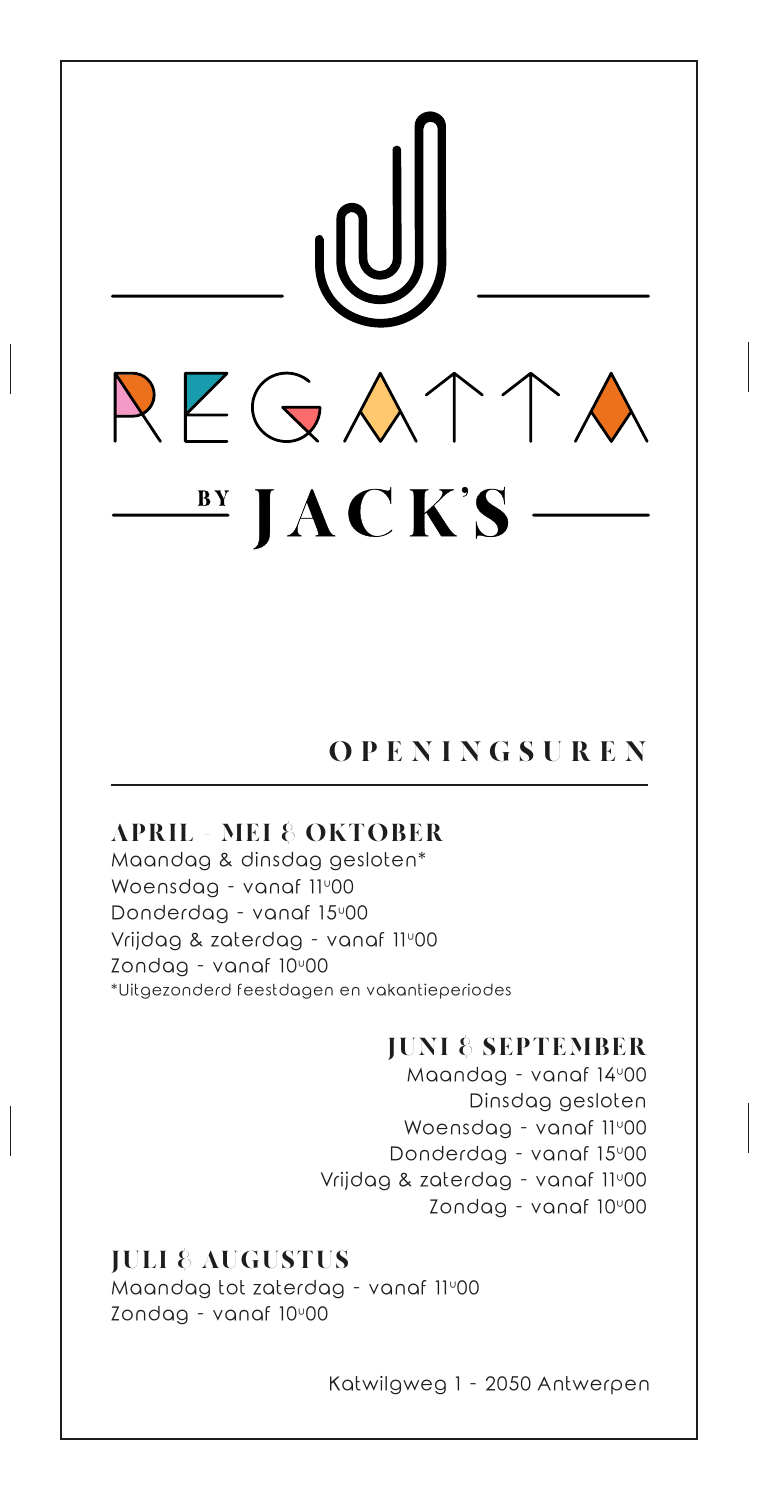# FRISDRANKEN

| Chaudfontaine plat / bruis 25 <sup>cl</sup>   | € | 3,00   |
|-----------------------------------------------|---|--------|
| Chaudfontaine plat / bruis 50 <sup>cl</sup>   | € | 6,00   |
| Coca Cola / zero                              | € | 3,00   |
| Fanta / Sprite                                | € | 3,00   |
| Almdudler                                     | € | 6,00   |
| Appletiser                                    |   | € 3,50 |
| Minute maid orange / apple / grapefruit       | € | 3,00   |
| Fuze tea peach / black tea                    | € | 3,00   |
| Gini                                          | € | 3.00   |
| Schweppes agrum                               |   | € 3.00 |
| Schweppes tonic / pink tonic                  | € | 3,50   |
| Schweppes ginger ale / ginger beer / hibiscus |   | € 3,50 |
| Redbull / watermelon                          | € | 3.50   |
|                                               |   |        |

# BIEREN VAN 'T VAT

| Cristal          | € 3,50          |
|------------------|-----------------|
| La Chouffe       | € 4,50          |
| De Koninck       | € 4,50          |
| Grimbergen blond | $\epsilon$ 4.50 |
| Liefmans kriek   | € 4.00          |
| Tripple d'anvers | € 4,50          |

### BIEREN

| Carlsberg 0.0%<br>Carlsberg<br>Desperados<br>Duvel<br>Vedett | € 4.00<br>€ $5,00$<br>€ $5,00$<br>€ 4.50<br>€ 4.50 |
|--------------------------------------------------------------|----------------------------------------------------|
|                                                              |                                                    |
|                                                              |                                                    |

## CIDERS

Strongbow gold apple / red berries € 6,00

### HUISWIJNEN

Cava Rose / wit / rood

€ 32,50 € 22,50 € 4,50 € 6,50

# C H A M PA G N E

| € 13,00 $\in$ 75,50 |          |
|---------------------|----------|
|                     | € 100,00 |
|                     | € 125,00 |
|                     | € 140,00 |
|                     | € 115,00 |
|                     | € 145,00 |
|                     | € 155,00 |
|                     |          |

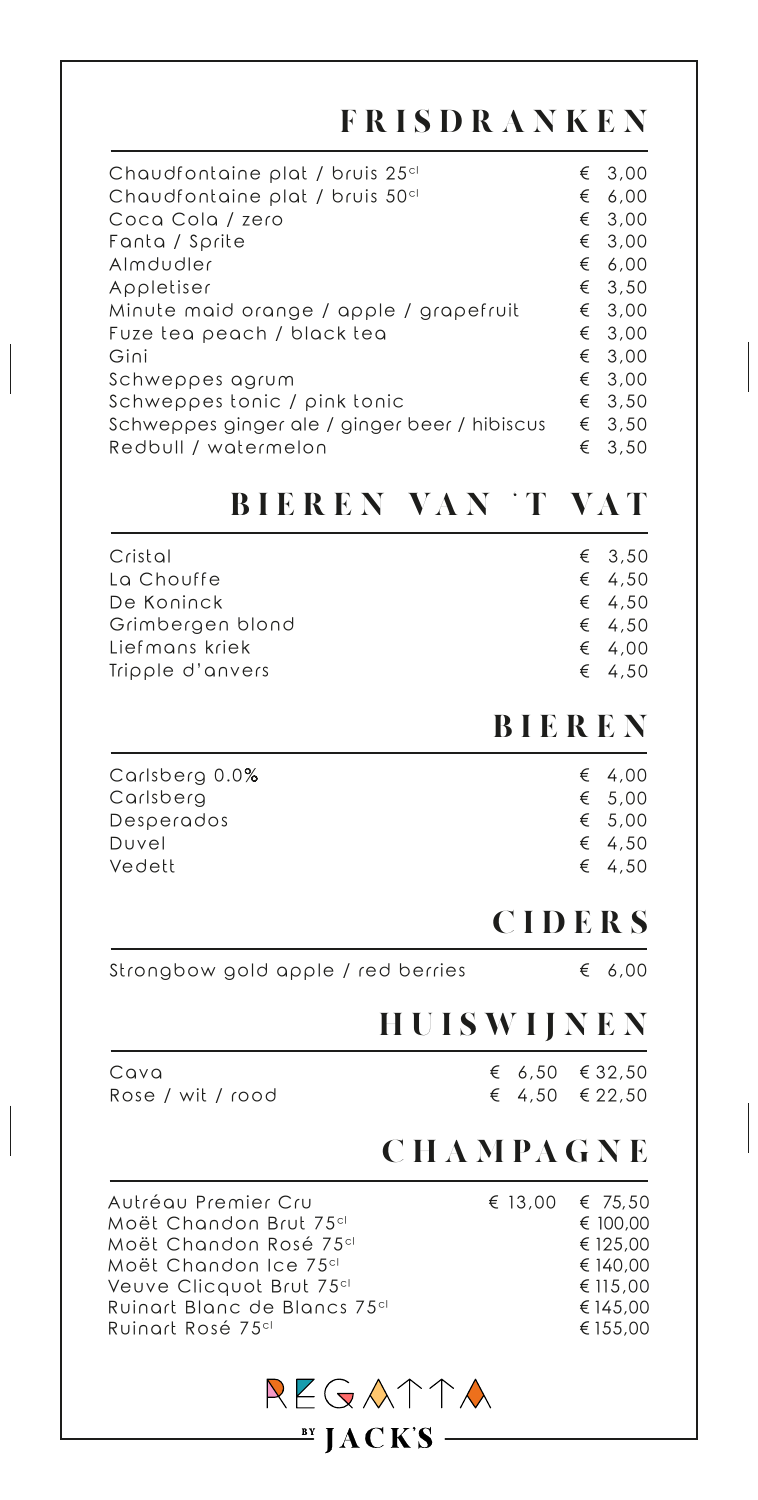|                                                                                                                                                                                                                                                                                                                                 | <b>APERITIEVEN</b>                                                                                                                                                                           |
|---------------------------------------------------------------------------------------------------------------------------------------------------------------------------------------------------------------------------------------------------------------------------------------------------------------------------------|----------------------------------------------------------------------------------------------------------------------------------------------------------------------------------------------|
| Porto wit / rood<br>Martini Fiero / Bianco<br>Martini Rosso / Rosato<br>Martini Bellini<br>Kirr<br>Kirr Royal<br>Aperol Spritz<br><b>Baileys</b><br>Ricard<br>Campari<br>St-Germain Spritz<br>Patron Silver & Tonic "Patronic"<br>Hierbas de las Dunas & tonic<br>Jack Daniel's appel - tonic<br>Jack Daniel's honey & lemonade | 5,50<br>€<br>€<br>5,50<br>€<br>5,50<br>€<br>8,00<br>€<br>7,00<br>€<br>9,00<br>€<br>8,00<br>€<br>8,00<br>€<br>8,00<br>€<br>8,00<br>€<br>8,50<br>€<br>9,50<br>€ 11,00<br>€<br>12,50<br>€ 12,50 |
|                                                                                                                                                                                                                                                                                                                                 | GIN                                                                                                                                                                                          |
| Bombay Sapphire<br><b>Bosford Pink</b><br><b>Bulldog</b><br>Hendrickx<br>Gin mare<br>Copperhead                                                                                                                                                                                                                                 | 7,50<br>€<br>€<br>8,50<br>€<br>9,00<br>€<br>10,50<br>€<br>11,50<br>€<br>14,00                                                                                                                |
|                                                                                                                                                                                                                                                                                                                                 | WHISKY                                                                                                                                                                                       |
| William Lawson's<br>Jack Daniel's Old Nr. 7<br>Johnnie Walker - Red Label<br>Johnnie Walker - Black Label<br>Chivas Regal 12Y                                                                                                                                                                                                   | 8,00<br>€<br>€<br>9,00<br>€<br>9,00<br>€<br>9,50<br>€<br>11,50                                                                                                                               |
|                                                                                                                                                                                                                                                                                                                                 | WODKA                                                                                                                                                                                        |
| Eristoff Brut<br>Eristoff Red<br>Grey Goose                                                                                                                                                                                                                                                                                     | 6,50<br>€<br>€<br>6,50<br>€ 10,50                                                                                                                                                            |
|                                                                                                                                                                                                                                                                                                                                 | <b>RUM</b>                                                                                                                                                                                   |
| Bacardi Carta Blanca<br>Bacardi Añejo Quarto 4Y<br>Bacardi Reserva Ocho 8Y                                                                                                                                                                                                                                                      | 6,50<br>€<br>€<br>7,50<br>€<br>9,00                                                                                                                                                          |
|                                                                                                                                                                                                                                                                                                                                 | TEQUILA                                                                                                                                                                                      |
|                                                                                                                                                                                                                                                                                                                                 | 6,50<br>€                                                                                                                                                                                    |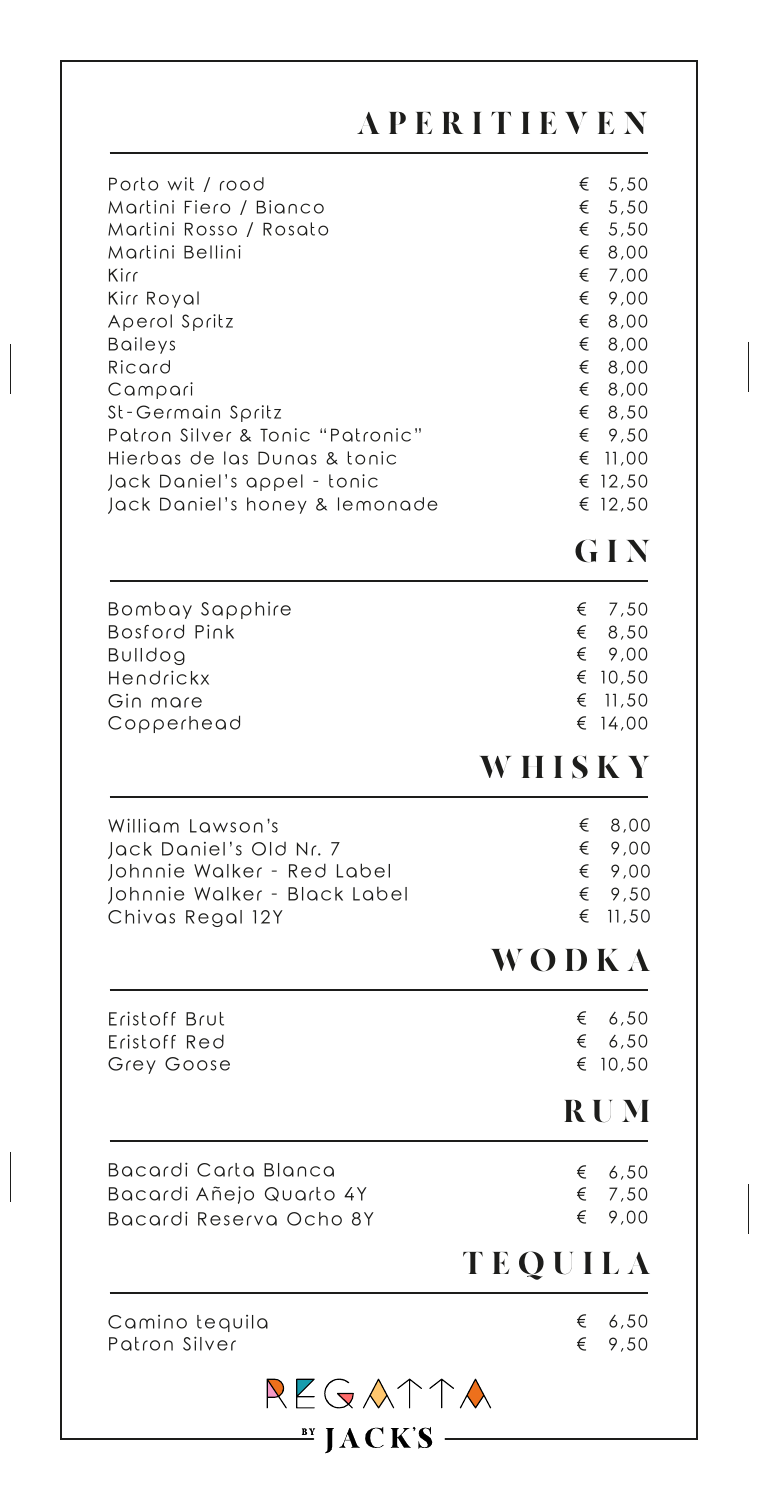COCKTAILS

| ICE TROPEZ<br>White wine - natural peach aromatics                                                                                                |   | € $9,50$ |
|---------------------------------------------------------------------------------------------------------------------------------------------------|---|----------|
| <b>BLOODY MARY</b><br>Eristoff wodka - tomatensap                                                                                                 | € | 11,50    |
| TOM COLLINS<br>Bombay Sapphire gin - citroen - suikersiroop - bruiswater                                                                          |   | € 12,50  |
| CAPE CODDER<br>Eristoff wodka - cranberrysap - citroen                                                                                            | € | 11,50    |
| CAIPIRINHA<br>Cachaca suikerrietlikeur - limoen - suikersiroop - bruiswater                                                                       |   | € 13,00  |
| <b>CUBALIBRE</b><br>Bacardi Anejo 4yr - limoen - cola                                                                                             | € | 11,50    |
| DARK 'N STORMY<br>Bacardi spiced rum - Fever tree ginger beer                                                                                     |   | € 12,50  |
| <b>SCREWDRIVER</b><br>Eristoff wodka - sinaasappelsap                                                                                             |   | € 12,00  |
| MOHTO<br>Bacardi Carta Blanca - limoen - munt - suikersiroop                                                                                      |   | € 12,00  |
| MOJITO STRAWBERRY<br>Bacardi Carta Blanca - aardbeien - limoen - munt - suikersiroop                                                              |   | € 13,00  |
| PATRON MOJITO<br>Patron tequila - limoen - munt - bruiswater - suikersiroop                                                                       |   | € 14,50  |
| <b>GIN FIZZ</b><br>Bombay Sapphire gin - citroen - suikersiroop                                                                                   |   | € 12,00  |
| NEGRONI<br>Bombay Sapphire gin - Martini Rosso - Campari - bitters                                                                                |   | € 12,00  |
| PORNSTAR MARTINI<br>Eristoff wodka - Licor 43 - passievrucht - vanille                                                                            |   | € 13,00  |
| AGED RUM DAIQUIRI<br>Bacardi Ocho 8yr - limoen - suikersiroop                                                                                     | € | 12,00    |
| TEQUILA SUNRISE<br>José Cuervo Silver tequila - sinaasappelsap - grenadine                                                                        |   | € 12,00  |
| COSMOPOLITAN<br>Eristoff wodka - Cointreau - cranberrysap - limoen - suikersiroop                                                                 | € | 11,50    |
| MARGARITA<br>José Cuervo Silver tequila - Cointreau - limoen - suikersiroop<br>salt rim                                                           |   | € 12,50  |
| DAIQUIRI<br>Bacardi Carta Blanca - limoen - suikersiroop                                                                                          |   | € 12,50  |
| STRAWBERRY DAIQUIRI<br>Bacardi Carta Blanca - aardbeien - limoen - suikersiroop                                                                   |   | € 13,50  |
| AMARETTO LIBRE<br>Amaretto - Bacardi Anejo 4yr - limoen - cola                                                                                    |   | € 12,50  |
| LONG ISLAND ICED TEA<br>Bacardi Carta Blanca - Eristoff wodka - Bombay Sapphire gin<br>José Cuervo Silver tequila - citroen - suikersiroop - cola |   | € 13,50  |
| REGATTA                                                                                                                                           |   |          |

 $\overset{\text{by}}{=}$  JACK'S —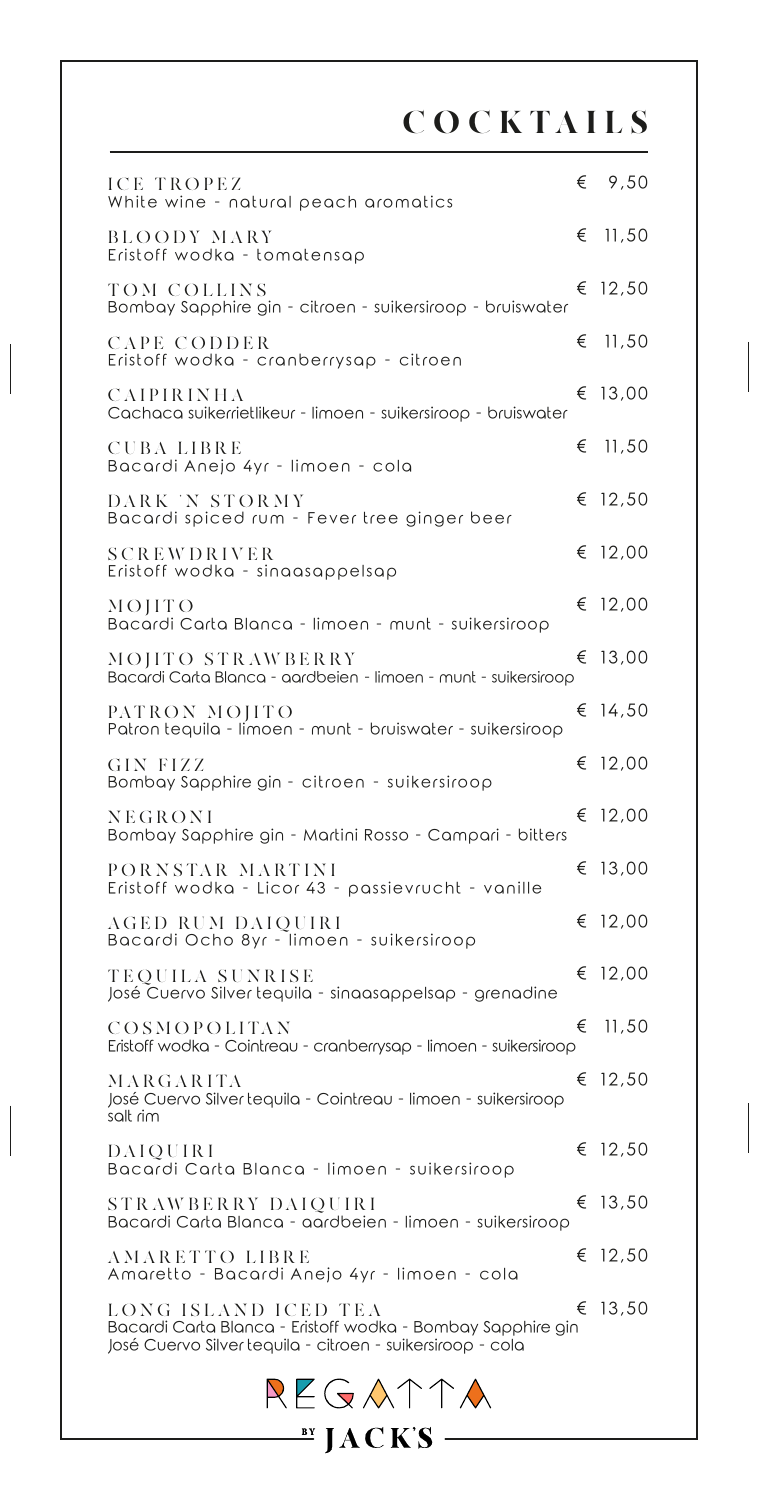# COCKTAILS

| LEMON TEA<br>Bacardi Carta Blanca - Eristoff wodka - Bombay Sapphire gin<br>José Cuervo Silver tequila - Cointreau - citroen - suikersiroop<br>gini | € 13,00 |
|-----------------------------------------------------------------------------------------------------------------------------------------------------|---------|
| JACK'S BEAUTY<br>Jack Daniels whiskey - frambozen - appelsap - vanille -<br>bruiswater                                                              | € 13,00 |
| MOSCOW MULE<br>Eristoff wodka - Fever tree ginger beer - limoen                                                                                     | € 13,00 |
| ESPRESSO MARTINI<br>Eristoff wodka - Kahlua - home made cold brew espresso<br>vanille                                                               | € 13,00 |
| MAI TAI<br>Bacardi Anejo 4yr - Bacardi spiced rum - ananas<br>amandelsiroop – limoen                                                                | € 14,00 |
| PINA COLADA<br>Malibu coconut rum - ananassap - cocosmelk - suikersiroop                                                                            | € 13.50 |
| <b>MIMOSA</b><br>Cava - verse jus - Grand Marnier                                                                                                   | € 12,00 |
| MIMOSA ROYAL<br>Champagne - verse jus - Grand Marnier                                                                                               | € 15,50 |

# **MOCKTAILS**

| VIRGIN MOJITO<br>Verse munt - limoen - suikersiroop - bruiswater                         | € 8,50          |
|------------------------------------------------------------------------------------------|-----------------|
| ICE TROPEZ<br>White wine 0% - natural peach aromatics                                    | € 8,50          |
| JACK'S VIRGIN<br>Appelsap - vanille - bruiswater - framboos                              | € 8,50          |
| VIRGIN MOJITO STRAWBERRY<br>Verse munt - limoen - suikersiroop - bruiswater<br>aardbeien | € 9,50          |
| PINA COLADA VIRGIN<br>Rum essence - rumsiroop - cocosmelk - ananassap                    | $\epsilon$ 9.50 |